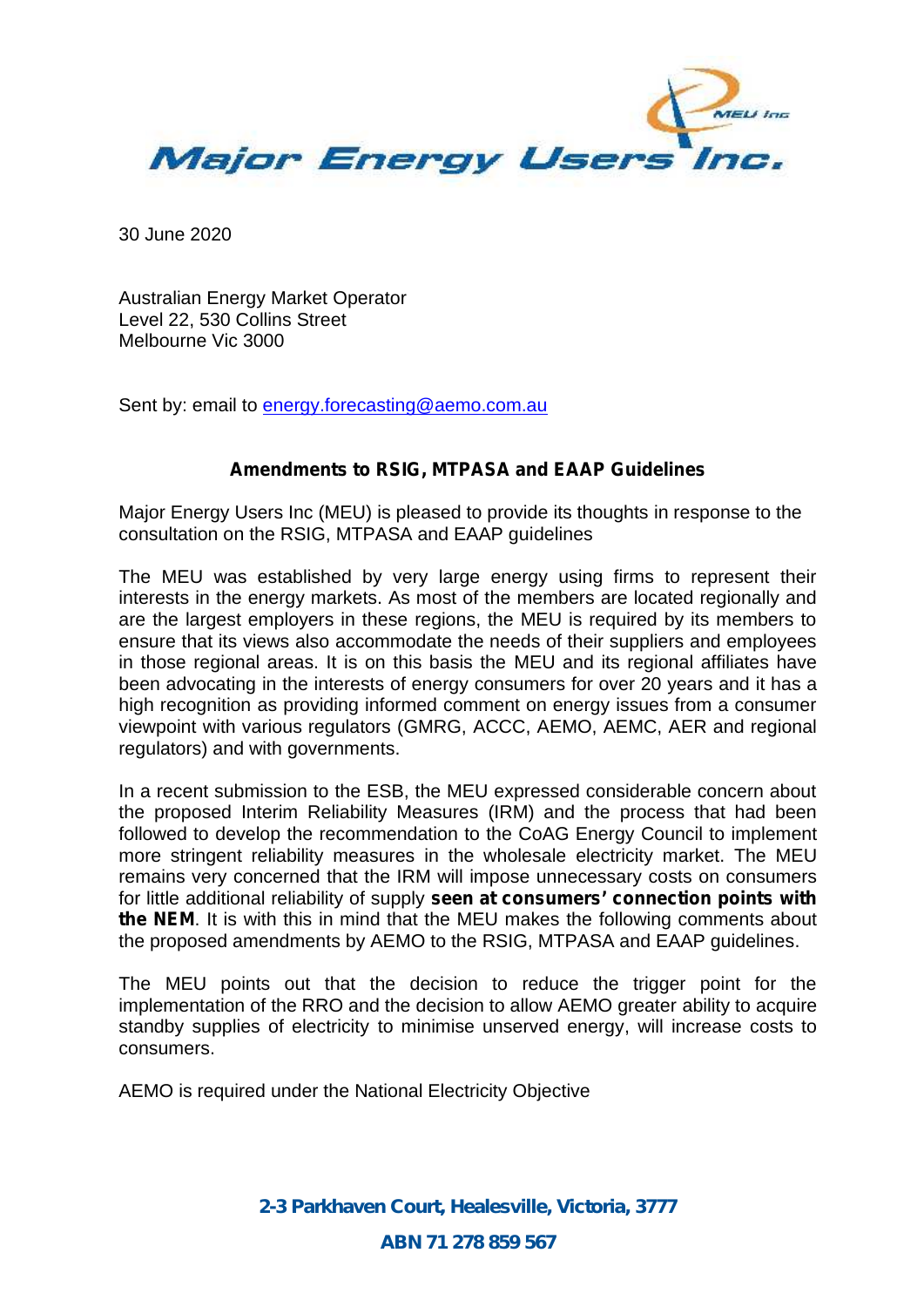"to promote efficient investment in, and efficient operation and use of, electricity services for the long term interests of consumers of electricity with respect to:

- price, quality, safety and reliability and security of supply of electricity
- the reliability, safety and security of the national electricity system."

The MEU recognises that there is tension between price and reliability and in many recent reviews where this tension has been examined, the clear advice from consumers is that they are not prepared to pay higher prices for their electricity supplies and consider that the reliability they see at their connection points is sufficient for their needs. Noting that the reliability of supply at their connection points includes the unserved energy caused by distribution network outages, the marginal improvement in reliability resulting from the IRM will not significantly improve reliability at connection points. This point is reinforced by the following chart which shoes the loss of supply consumers see from various parts of the supply chain. The loss of supply from the wholesale market from reliability causes is just 0.3% of the total loss of supply they see

Sources of supply interruptions over the decade (2008/09-2018/19)





**Source: AEMC AMPR portal**

The import of of the NEO and expressed consumer preferences in relation to the AEMO guidelines for managing reliability, is that AEMO must ensure that the guidelines deliver reliability that is cost efficient. It is important to highlight that, as the NEM is dynamic, AEMO must continually adjust its decisions to reflect the latest information available to it.